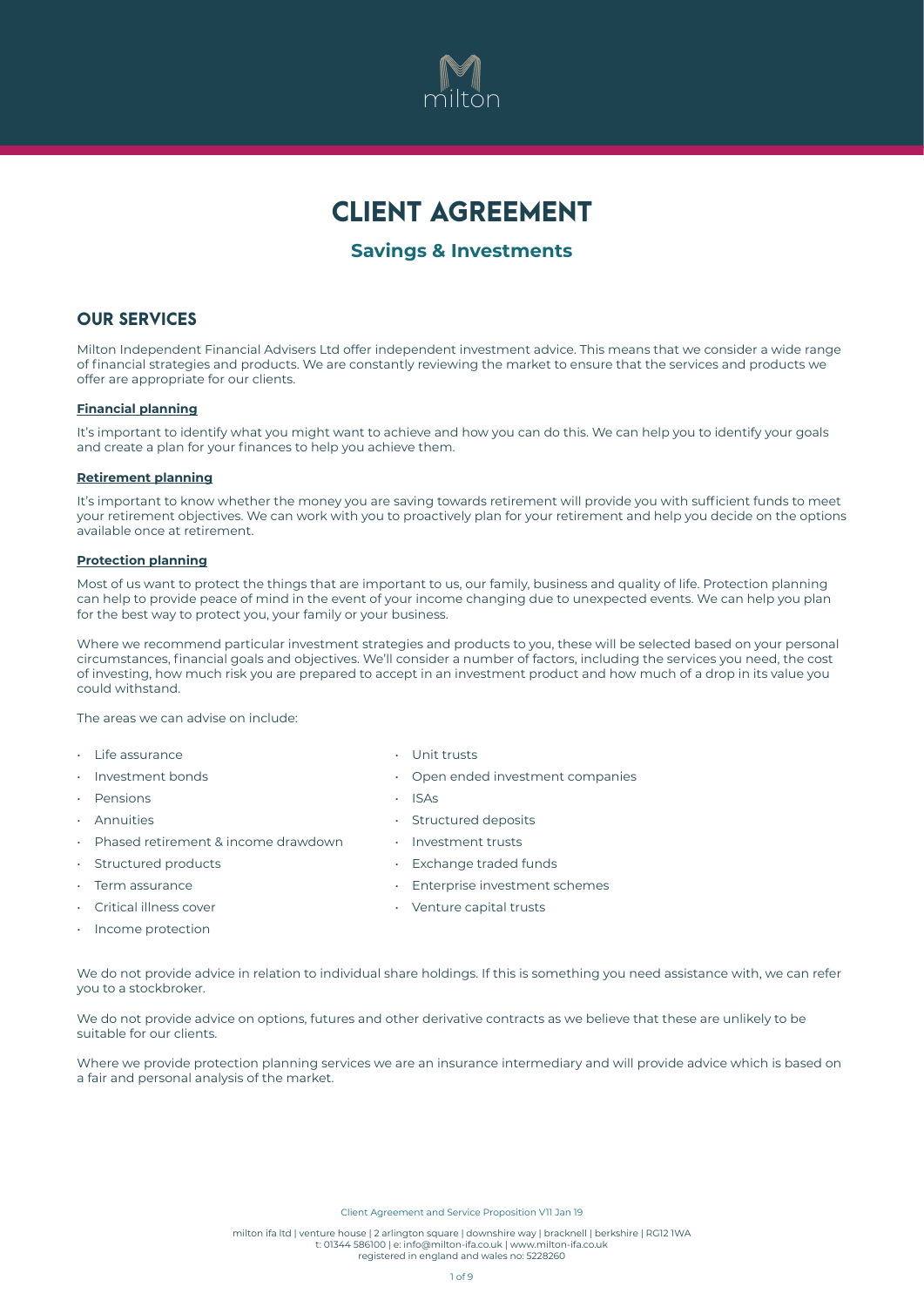

# CONSUMER AND BUSINESS BUY-TO-LET MORTGAGES

We offer you an initial discussion (without charge) at which we will describe our services more fully and explain the payment options. We are not limited in the range of mortgages we will consider for you. We offer mortgages in the nonbusiness and business markets and first charge and second charge loans, in both markets.

### ALTERNATIVE FINANCE OPTIONS

You should note that where we provide services in relation to increased borrowing on an existing mortgaged property there may be alternative options available to you that may be more appropriate. For example, you may be able to obtain a further advance from your existing lender, or obtain an unsecured loan for the additional funds. Where your existing mortgage is a first charge against the property, a second charge mortgage may be available and where the existing mortgage is a second charge a first charge loan may be available.

# YOUR AIMS AND OBJECTIVES

Unless we notify you in writing to the contrary, we will be treating you as a "retail client". This means that you are afforded the highest level of protection under the regulatory system and should have the right to take any complaint to the Financial Ombudsman Service.

Any advice or recommendation that we offer to you, will only be given after we have assessed your needs and considered your financial objectives and attitude to any risks that may be involved. We will also take into account any restrictions that you wish to place on the type of products you would be willing to consider.

We will confirm to you in writing the basis of our recommendations along with details of any special risks associated with the products recommended.

We will issue any documentation/recommendations and any other communication to you in English (unless agreed otherwise).

In executing or transmitting applications on your behalf to third parties, we will take all reasonable steps to ensure that we obtain the best possible result for you. This is referred to as 'best execution'. Further details of our best execution arrangements are available on request.

We may also, on occasion, advise on other financial products which are not regulated by the FCA under the Financial Services and Markets Act 2000. The Financial Services Compensation Scheme does not apply to any of these products.

Under the terms of this agreement, we may, if appropriate, advise you on investments which are not readily realisable. We would draw your attention to the risks associated with these investments as there is a restricted market for them. In some circumstances it may therefore not be possible to deal in the investment or obtain reliable information about its value.

Please note that any products we have arranged for you will only be kept under review as part of an agreed on-going service for which you agree to pay. Any on-going service will be agreed with you and confirmed at the end of this document. We may contact you in the future by means of an unsolicited promotion (by telephone, email or post) should we wish to discuss the relative merits of a particular product or service which we feel may be of interest to you.

Please be aware that investments can fall as well as rise, and that you may not get back the full amount invested. The price of investments we may recommend may depend on fluctuations in the financial markets, or other economic factors, which are outside our control.

Past performance is not necessarily a guide to future performance. Specific warnings relevant to the investments, investment strategies or other products we recommend will be confirmed to you in your suitability report.

Neither Milton Independent Financial Advisers Ltd nor its employees are qualified to render legal or accounting advice or to prepare any legal or accounting documents. It is hereby understood and agreed that the onus is on you the client to refer to a solicitor or accountant any point of law or accountancy that may arise during the course of discussions with us.

# CLIENT MONEY

Milton Independent Financial Advisers Ltd is not permitted to handle client money and we cannot accept a cheque made out to us (unless it is in respect of an item for which we have sent you an invoice) or handle cash.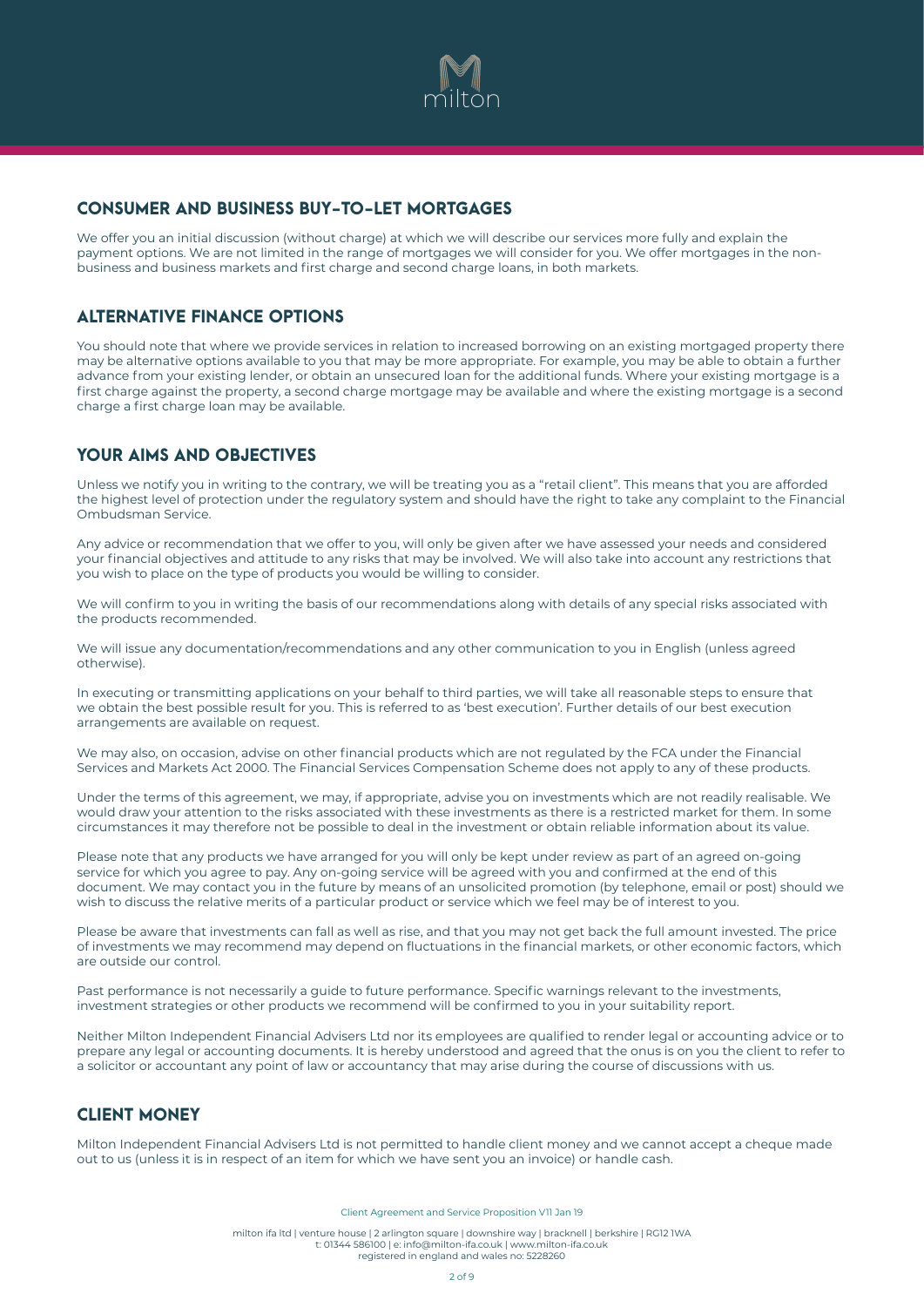

# **DOCUMENTATION**

We will endeavour to make arrangements for all your investments to be registered in your name unless you first instruct us otherwise in writing. All policy documents will be forwarded to you as soon as practicable after we receive them. If there are a number of documents relating to a series of transactions, we will normally hold each document until the series is complete and then forward them to you.

# NOTING TELEPHONE CALLS

To ensure we carry out your instructions accurately, to help us to continually improve our service and in the interests of security, we will note and may monitor your telephone communications or conversations with us.

### BENEFITS WE MAY RECEIVE

Under the rules of our regulator, the FCA, as a firm providing independent advice we are unable to accept or retain payments or benefits from other firms (e.g. product providers) as this would conflict with our independent status.

From time to time we may attend training events funded and /or delivered by product providers, fund managers and investment platforms. These events are designed to enhance our knowledge and enhance the quality of service we provide to our clients. As such this doesn't affect our obligation to act in your best interests. Please ask us if you want further details.

# CANCELLATION RIGHTS

In most cases you can exercise a right to cancel by withdrawing from the contract. In general terms you will normally have a 30 day cancellation period for a life, pure protection, payment protection or pension policy and a 14 day cancellation period for all other policies. In most instances, you will not be able to exercise a right to cancel a mortgage contract, unless the contract is concluded at a distance (i.e. no face to face advice), at which point you may have a 14 day cancellation period.

For pure protection policies the start of the cancellation period will normally begin when you are informed that the contract has been concluded or, if later, when you have received the contractual terms and conditions. In other cases, the cancellation period will begin on the day the contract is concluded or, if later, the day on which you receive the contractual terms and conditions. Instructions for exercising the right to cancel, if applicable, will be contained in the relevant product disclosure information which will be issued to you.

If you cancel a single premium contract, you may be required to pay for any loss you might reasonably incur in cancelling it which is caused by market movements. This means that, in certain circumstances, you might not get back the full amount you invested if you cancel the policy.

## ADDITIONAL PROTECTION

Milton Independent Financial Advisers Ltd is authorised and regulated by the Financial Conduct Authority ('FCA'), 12 Endeavour Square, London, E20 1JN. Our FCA Register number is 491145. Our permitted business is advising on and arranging pensions, savings and investment products, non-investment insurance contracts and mortgages. You can check this on the FCA's Register by visiting the FCA's website www.fca.gov.uk/register or by contacting the FCA on 0845 606 1234.

In the event that you are dissatisfied with a recommendation we have made you may be entitled to make a complaint. We have a complaints procedure that is available on request. If you wish to register a complaint, please contact us:

**In writing:** Write to The Compliance Officer, Milton Independent Financial Advisers Ltd, Venture House, 2 Arlington Square, Downshire Way, Bracknell, Berkshire, RG12 1WA

**By phone:** Telephone 01344 586100

**By e-mail:** [stuart@milton-ifa.co.uk](mailto:stuart@milton-ifa.co.uk)

For your further protection if you cannot settle your complaint with us, you may be entitled to refer it to the Financial Ombudsman Service ('FOS').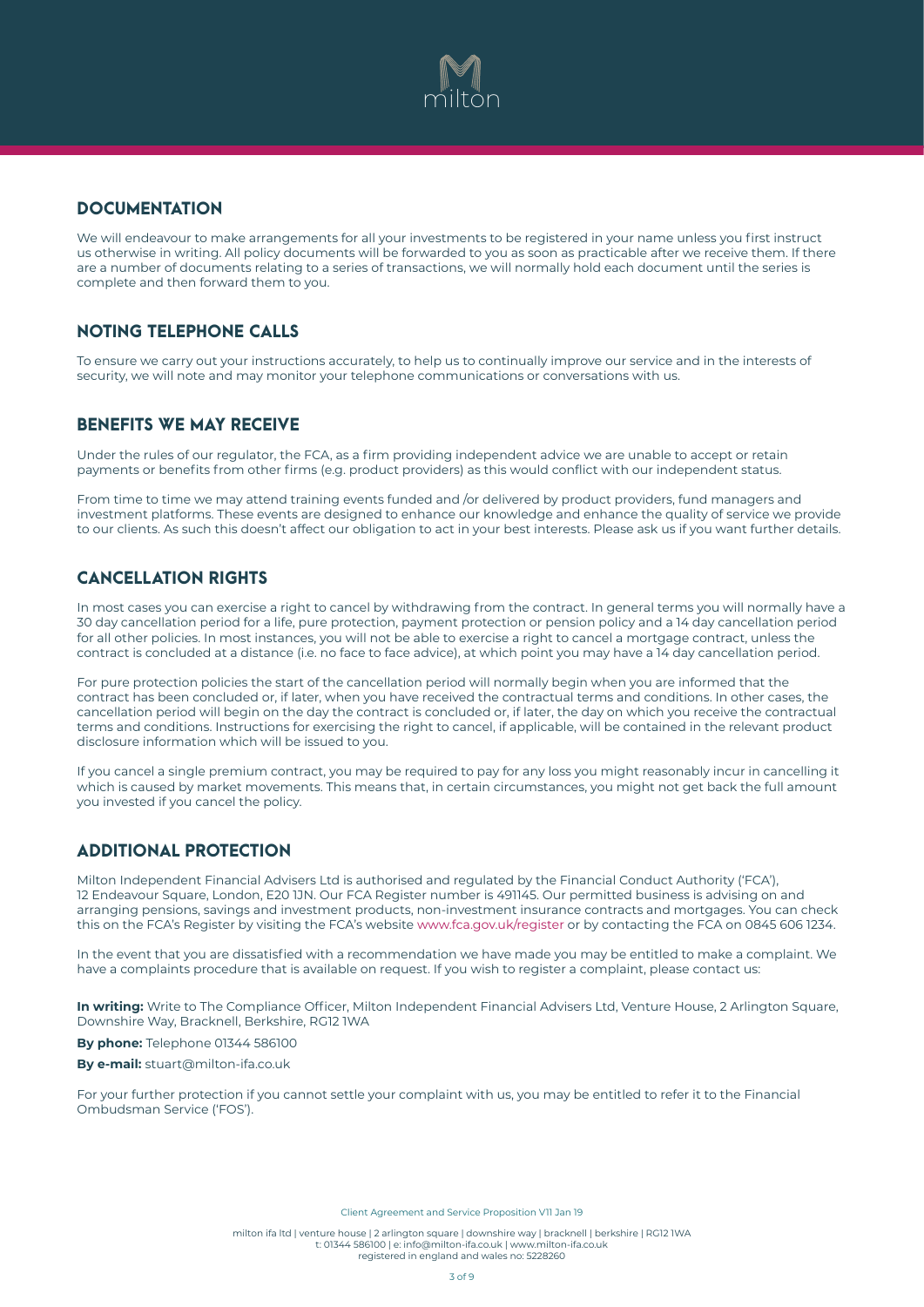

#### **Consumer buy-to-let mortgages**

If you take out a consumer buy-to-let mortgage, for your further protection, if you cannot settle your complaint with us, you may be entitled to refer it to the Financial Ombudsman Service ('FOS').

#### **Business buy-to-let mortgages**

If you cannot settle your complaint with us, **you will not** be entitled to refer it to the Financial Ombudsman Service.

The Financial Ombudsman Service (FOS) is an agency for arbitrating on unresolved complaints between regulated firms and their clients. Full details of the FOS can be found on its website at www.financial-ombudsman.org.uk.

We are covered by the Financial Services Compensation Scheme ('FSCS'). You may be entitled to compensation from the scheme if we cannot meet our obligations. This depends on the type of business and the circumstances of the claim.

**Investments** - most types of investment business are covered for up to a maximum of £50,000.

**Insurance** - advising and arranging is covered for 90% of the claim, without any upper limit.

**Mortgages** – advising and arranging is covered up to a maximum limit of £50,000.

As both consumer and business buy-to-let mortgages are not regulated by the Financial Conduct Authority, **you will not** have any recourse under the Financial Services Compensation Scheme.

Further information about compensation scheme arrangements is available from the FSCS at www.fscs.org.uk/consumer.

Please be assured we treat complaints very seriously.

### CONFLICT OF INTERESTS

We will endeavour always to act in the best interests of you our client. However, circumstances can arise where we or one of our other clients may have some form of interest in business being transacted for you. If this happens or we become aware that our interests or those of one of our other clients conflict with your interests, we will write to you and obtain your consent before we carry out your instructions, and detail the steps we will take to ensure fair treatment.

From time to time we may attend training events delivered by product providers, fund managers and platforms. Some of the cost of providing this training may be passed to you as part of the total charges you pay. Further information regarding these arrangements is available on request.

### **TERMINATION**

You or we may terminate our authority to act on your behalf at any time, without penalty. Notice of this termination must be given in writing and will take effect from the date of receipt. Termination is without prejudice to any transactions already initiated which will be completed according to these terms of business unless otherwise agreed in writing. You will be liable to pay for any transactions made prior to termination and any fees outstanding, if applicable.

### DATA PROTECTION

Your personal information is very important to us. We will endeavour to take all due care to protect this information. We would like to highlight below a few matters relating to your information that you should be aware of.

Some services are provided to Milton Independent Financial Advisers Ltd by third parties such as processing business or obtaining compliance or regulatory advice, which warrant the disclosure of more than just your basic contact details. You agree that personal information held by ourselves may be disclosed on a confidential basis, and in accordance with the General Data Protection Regulation 2018, to any such third parties. You also agree that this information may be transferred electronically, e.g. e-mail and you agree that we, or any such third party, may contact you in future by any means of communication which we consider appropriate at the time.

Product providers, lenders and investment managers may administer your policy, any existing policies you may have with them and provide other services, from centres in countries outside Europe (such as India and the USA) that do not always have the same standard of data Protection laws as the UK. However, they are required to put a contract in place to ensure that your information is adequately protected, and they will remain bound by their obligations under the General Data Protection Regulation even when your personal information is processed outside Europe.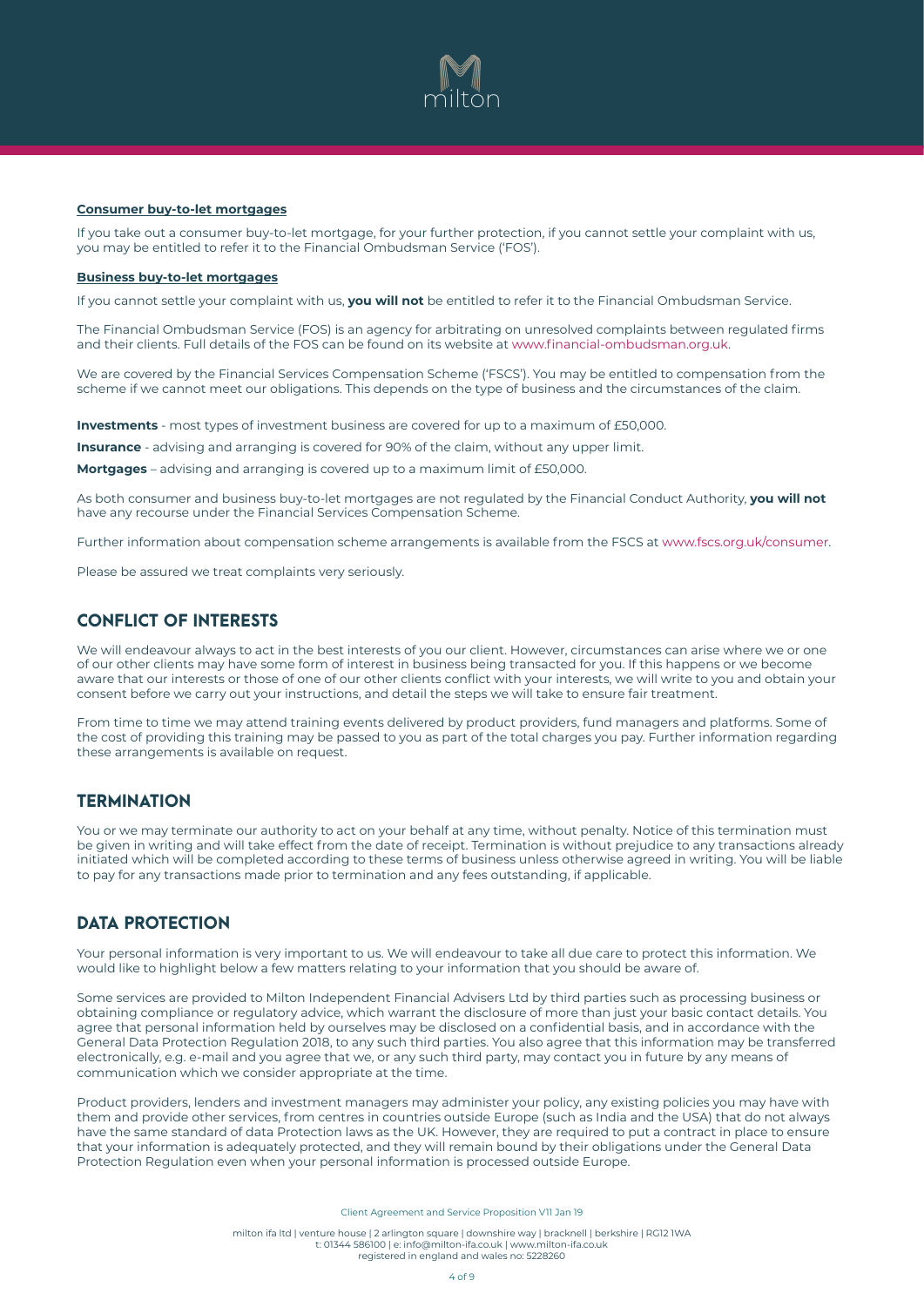

## ANTI-MONEY LAUNDERING

We are required by the anti-money laundering regulations to verify the identity of our clients, to obtain information as to the purpose and nature of the business which we conduct on their behalf, and to ensure that the information we hold is upto-date. For this purpose we may use electronic identity verification systems and we may conduct these checks from time to time throughout our relationship, not just at the beginning.

# DISCLOSURE OF CHARGES/FEES

All charges/fees will be fully disclosed to you. These will be disclosed in summary form before we undertake any work for you. The precise charges relating to any work or recommendations we make will be confirmed in your suitability report or relevant product disclosure information that is provided to you.

In respect of any regular premium protection policy which we have arranged for you, should you subsequently cease to pay premiums on the policy and in consequence we are obliged to refund the commission that has been paid to us, we reserve the right to charge you a fee representing the amount we have to repay, for a period of up to four years after commencement of the policy. We will confirm the exact amount that will need to be repaid by you and the timescale over which it will need to be repaid in the suitability report we will send you when a recommendation is made. We will not charge any such fee if you exercise your right to cancel in accordance with any cancellation notice sent to you by the life insurance company.

There is no additional cost to you for using a means of distance communication.

#### **Aggregated costs and charges**

To help you understand the overall costs of our services and recommendations we'll add together all the costs and charges payable. This is referred to as aggregated costs and charges information. We'll confirm the actual aggregated costs and charges based on our recommendations within our suitability report.

### OUR REMUNERATION

Following our initial discussion (for which there is no charge) should you decide to go ahead there is a cost for our services. We offer a variety of methods by which we can be remunerated so that you can select the method that best suits your needs. We will discuss your payment options with you and answer any questions you have.

We will not charge you until we have agreed with you how we are to be paid. We will also tell you if you have to pay VAT and if there are other costs that might arise in connection with the services we provide to you.

The summary (below) details our complete fee structure.

| <b>Service</b>                               | <b>First Consultation</b> | <b>Initial Advice &amp;</b><br><b>Recommendation</b><br><b>Fee</b> | <b>Implementation Fee</b>                                      | <b>Ongoing Charge</b>         |
|----------------------------------------------|---------------------------|--------------------------------------------------------------------|----------------------------------------------------------------|-------------------------------|
| Lump Sum<br>investment / pension             | Free                      | Up to £500                                                         | Up to 5% of initial<br>investment (less Initial<br>Advice Fee) | Up to 1% fund based<br>charge |
| Regular contribution<br>investment / pension | Free                      | Up to £500                                                         | Up to $E1,500$                                                 | Up to 1% fund based<br>charge |
| <b>Group Pension</b><br>Schemes              | Free                      | All fees to be<br>negotiated in advance                            |                                                                |                               |
| Pension Consolidation<br>Advice              | Free                      | Up to £500 per<br>pension reviewed                                 | Up to 5% of transfer<br>(less Initial Advice Fee)              | Up to 1% fund based<br>charge |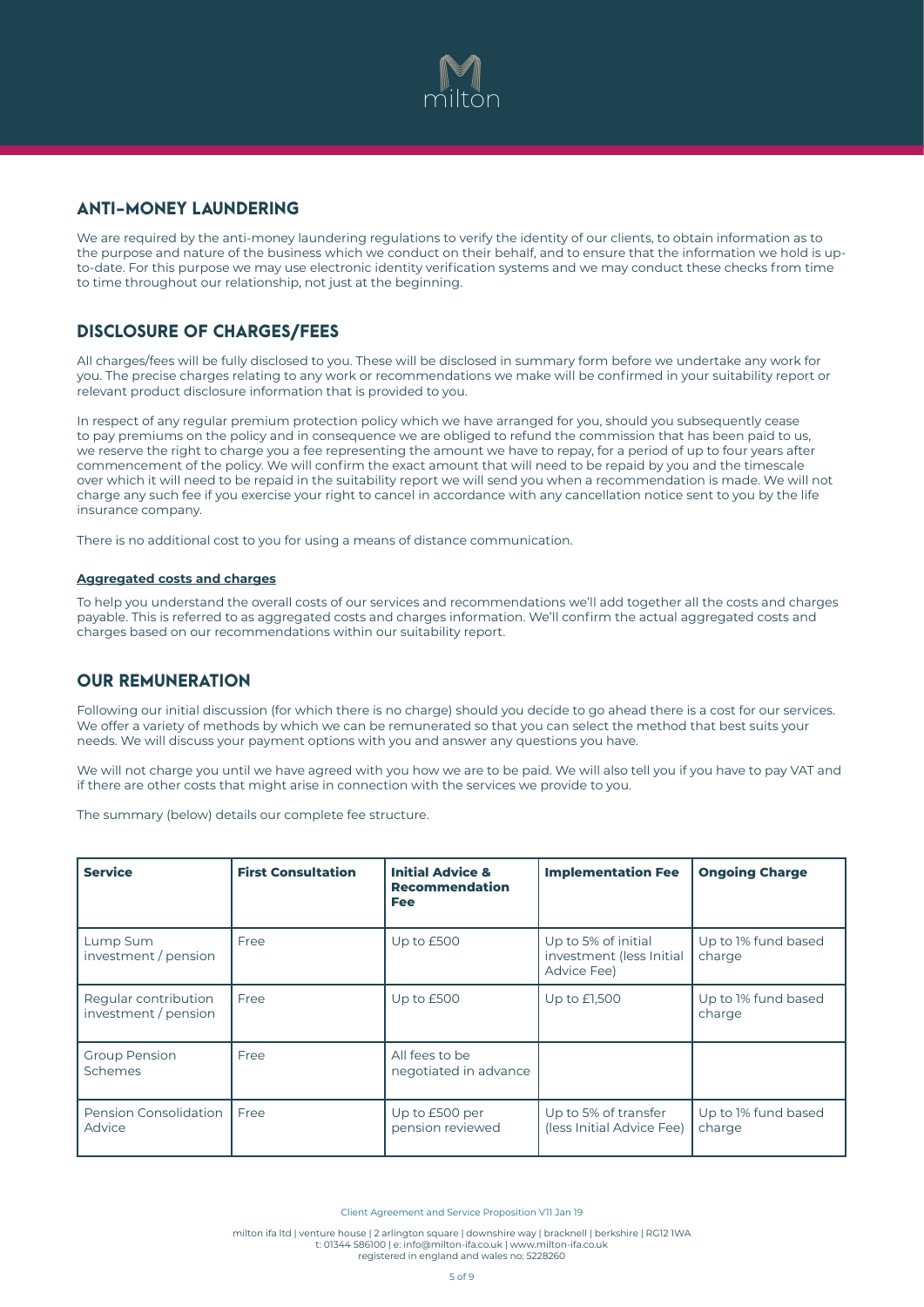

If the Implementation Fee is lower than the Initial Advice Fee the balance will be charged to you.

The fee charged to you will depend upon the amount you invest and for how long you invest, for example:

- If you invest £10,000 in an ISA the Initial Advice Fee would be up to £500.
- If you invest into a pension over 25 years the Implementation Fee payable would be up to £1,500

#### **Policy Arrangement and Implementation – Lump Sum Investments or Transfers**

Should you instruct us to proceed with any of our recommendations we will act for you in the following ways:

- Handle all fund and policy administration on your behalf;
- Provide regular updates to keep you informed of progress;
- Ensure all your documents are issued in line with your expectations;
- Provide confirmation of all actions taken on your behalf in writing.

Our charge for this service is based on a percentage of the amount you invest and/or transfer, this percentage is up to 5% of the initial investment.

Where we receive such a payment we will offset our Initial Advice and Recommendation Fee which will be an amount of up to £500.

Example 1: If we arrange an investment on your behalf for £5,000 our Implementation Fee would be up to £500.

Example 2: If we arrange an investment on your behalf for £100,000 our Implementation Fee would be up to £5,000.

#### **Policy Arrangement and Implementation – Regular Premium Savings or Investments**

Our charge for implementing a regular premium savings or investment plan is up to £1,500 (less Initial Advice Fee). Please refer to the Your Payment Options section for further details.

#### **Ongoing Charges**

Where we agree to provide you with a service that includes an ongoing review of the suitability of the investments we have recommended, we'll carry out this review at least annually. To do this we will need to make contact with you to assess whether the information we hold about you remains accurate and up to date. We'll issue you with a report setting out the results of our assessment and, if relevant, any updated recommendations.

Our charge is based on a percentage of your fund value. Therefore the amount we receive will vary as your fund value varies – an increase in fund value will mean an increase in the cash amount we receive.

Example 1: for a fund value of £10k we will receive up to £100 p.a. Example 2: for a fund value of £100k we will receive up to £1k p.a.

Please note you are at liberty to cancel our ongoing services at any time without penalty.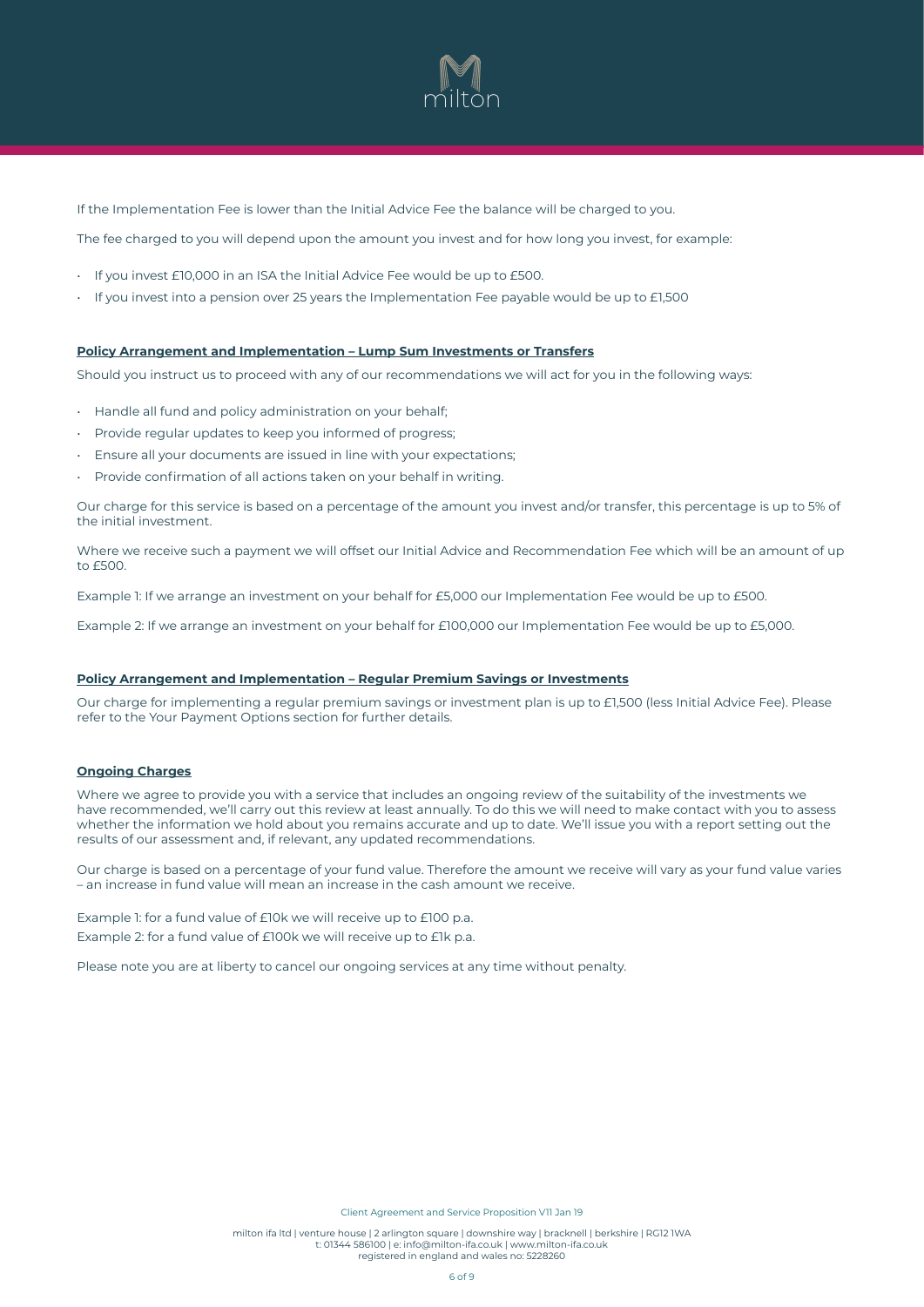

## YOUR PAYMENT OPTIONS

The charges can either be taken from your investment upon receipt by the policy provider or paid directly by you.

#### • **Settling your adviser charge in a single payment**

Whether you buy a product or not you will pay us an adviser charge for our advice and recommendation and / or arrangement and implementation services, which will become payable on completion of our work.

You will be required to settle the payment of your adviser charge on completion of our work in 7 days. We accept cheques, direct bank transfers and card payments. You will be provided with a receipt upon request.

#### **• Settling your adviser charge by instalments**

Settling an adviser charge for our advice and recommendation and / or arrangement and implementation services by instalments is only available where a regular premium product is recommended.

#### **• Paying by instalments through your recommended product**

If you buy a regular premium product, you can choose to have your adviser charge deducted from the product through instalments. Although you pay nothing up front, that does not mean that our service is free. You still pay us indirectly through deductions from the amount you pay into your products. These deductions could reduce the amount left for investment.

You can pay the implementation fee through your policy. The payment will be deducted proportionally from each monthly contribution during the first year. Where we receive such payments we will waive our Initial Advice & Recommendation Fee by the same amount and any balance due at the end of the first year will be payable by the same monthly instalments until settled in full.

#### **• Keeping up your payments**

Should you decide to pay this charge through your policy and payments to the policy subsequently cease, we will calculate the total payments received to date and charge you the balance against the Initial Advice & Recommendation Fee.

### MORTGAGE AND PROTECTION BUSINESS

Details of how we are remunerated for our mortgage and protection services can be found in a separate mortgage and protection initial disclosure document which will be given to you prior to undertaking work in this area.

If we are paid commission by one or more mortgage lenders, you have the right to request information on the levels of commission we will receive from different lenders in relation to any mortgage product recommended.

### NON-ADVISED SERVICES

You can pay for our non-advised services on the basis of commission or fee. We will tell you how we get paid and the amount before we carry out any business for you.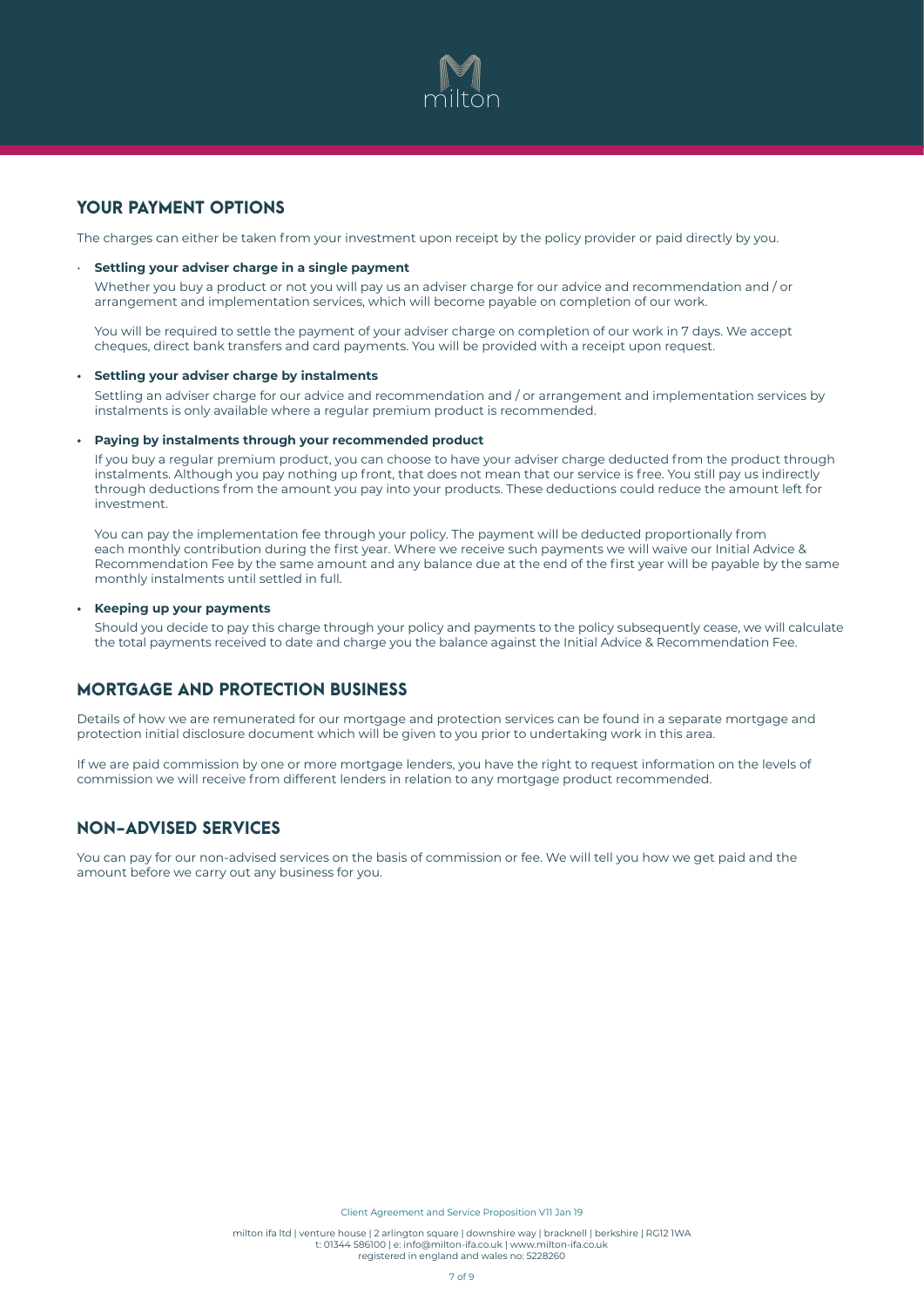

### YOUR CONSENT

This is our standard terms of business upon which we intend to rely. For your own benefit and protection you should read these terms carefully before signing them. Please sign both copies of this letter, and return one copy to us. If you do not understand any point please ask for further information.

I acknowledge that the client agreement will come into effect once it has been signed by all parties and will remain in force until terminated.

This agreement is governed, and shall be interpreted in accordance with English law and both parties shall submit to the exclusive jurisdiction of the English Courts.

I authorise the transfer of information, on a confidential basis when warranted between any such third parties. I acknowledge that this agreement will come into effect from the date of issue.

#### **I also confirm that I AM / I AM NOT happy to give Milton Independent Financial Advisers Ltd my express consent to contact me by telephone to discuss advising on or arranging financial or insurance products in future.**

| Client full names(s) |      |
|----------------------|------|
| Client signature(s)  |      |
| Date                 | Date |
|                      |      |

Signed for and on behalf of Milton IFA Ltd …………